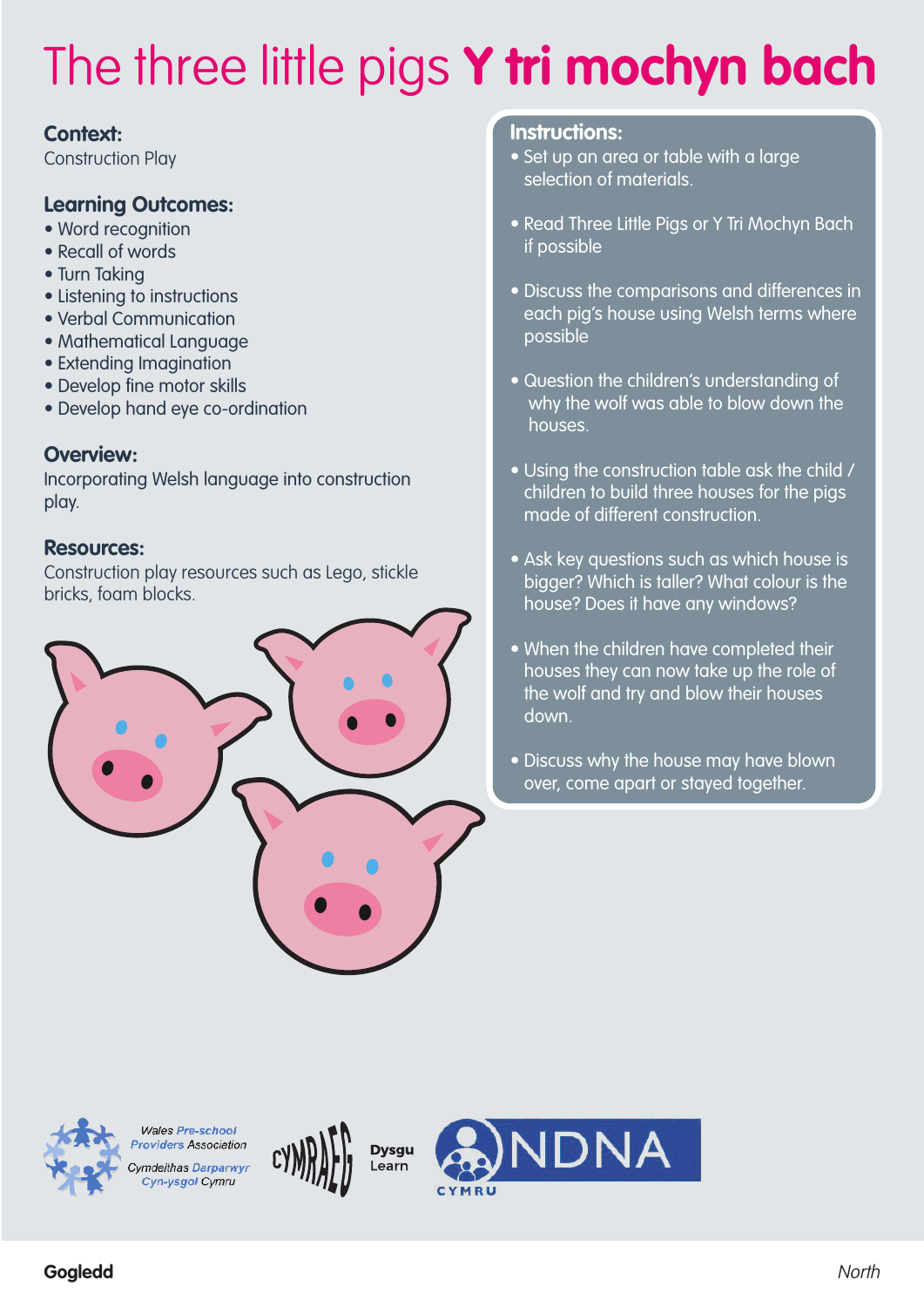## **Useful phrases:**

What is your house made of? **O beth mae dy d**ŷ **di wedi ei wneud? O beth mae eich t**ŷ **chi wedi ei wneud?**

Which is bigger? **Pa un ydy'r mwyaf?**

Which is smaller? **Pa un ydy'r lleiaf?**

Which is taller? **Pa un ydy'r talaf?**

What colours have you used? **Pa liwiau wyt ti wedi defnyddio? Pa liwiau dach chi wedi defnyddio?**

What colour is the house? **Pa liw ydy'r t**ŷ**?**

Does it have windows? What about the roof? **Oes ffenestri ganddo fo? Beth am y to?**

Have you finished? Very good! **Wyt ti wedi gorffen? Da iawn! Dach chi wedi gorffen? Da iawn!**

How many houses do you have? **Faint a dai sy gen ti? Faint o dai sy ganddoch chi?**

Where will the pig sleep? eat? **Ble bydd y mochyn yn cysgu? bwyta?**

Can you blow it down like the wolf? **Wyt ti'n gallu ei chwythu i lawr fel y blaidd? Dach chi'n gallu ei chwythu i lawr fel y blaidd?**

How many....have you used? **Faint o…..wyt ti wedi defnyddio? Faint o…..dach chi wedi defnyddio?**

#### **Colours:**

Red **Coch (cohch)**

**Blue Glas (glahs)**

Yellow **Melyn (meh-leen)**

**Orange Oren (óh-ren)**

Purple **Porffor (pór-phor)**

Black **Du (dee)**

**White Gwyn (gwin)**

Grey **Llwyd (llweed)**

Pink **Pinc (pink)** **Numbers:**

One **Un (een))**

Two **Dau (dái)**

Three **Tri (tree)**

Four **Pedwar (péd-uahr)**

**Five Pump (pimp)**

Six **Chwech (chooéch)**

Seven **Saith (sáheeth)**

**Eight Wyth (úeeth)**

Nine **Naw (now)**

Ten **Deg (dehg)**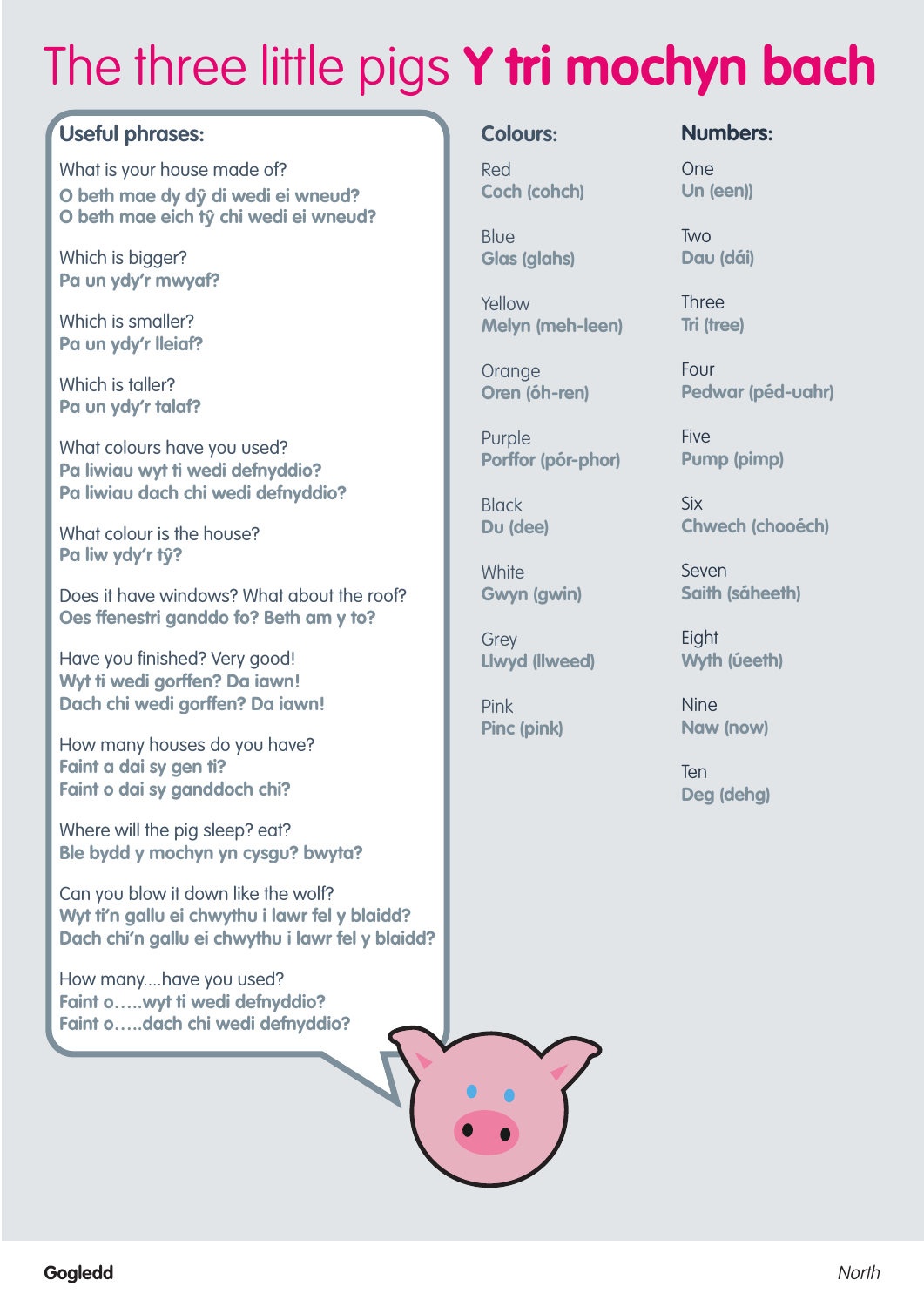Un dydd, roedd Mami Mochyn a thri mochyn bach yn byw mewn tŷ bach, bach.

Yn gynnar un bore, deffrodd Mami Mochyn a gwaeddodd,

"Does dim lle yn y tŷ yma. Ewch i wneud tŷ eich hunain. Ond cofiwch, peidiwch byth agor y drws i'r hen flaidd mawr cas."

Felly, dechreuodd y tri mochyn bach gerdded, cerdded a cherdded a cherdded.

Adeiladodd y mochyn bach cyntaf dŷ gwellt. Ond cerddodd yr hen flaidd mawr cas heibio.

"Mochyn bach. Mochyn bach. Ga'i ddod i mewn?", gofynodd y blaidd. "Na chei wir, na chei wir!", gwaeddodd y mochyn bach.

"Felly dw i'n mynd i chwythu a chwythu a chwythu dy dŷ di i lawr," gwaeddodd yr hen flaidd cas. Rhedodd y mochyn bach cyntaf i chwilio am ei ddau frawd.

Roedd yr ail fochyn bach wedi gwneud tŷ o goed. Ond cerddodd yr hen flaidd mawr cas heibio.

"Mochyn bach. Mochyn bach. Ga'i ddod i mewn?", gofynodd y blaidd. "Na chei wir, na chei wir!" gwaeddodd y mochyn bach.

"Felly dw i'n mynd i chwythu a chwythu a chwythu dy dŷ di i lawr," gwaeddodd yr hen flaidd cas. Rhedodd yr ail fochyn bach i chwilio am ei ddau frawd.

Adeiladodd y trydydd mochyn bach dŷ brics. Ond cerddodd yr hen flaidd mawr cas heibio. "Mochyn bach. Mochyn bach. Ga'i ddod i mewn?" "Na chei wir, na chei wir!" gwaeddodd y mochyn bach. "Felly dw i'n mynd i chwythu a chwythu a chwythu dy dŷ di i lawr," gwaeddodd yr hen flaidd cas.

Ond yn ffodus, doedd yr hen flaidd cas ddim yn gallu chwythu'r tŷ brics i lawr. Roedd yr hen flaidd mawr yn grac iawn a dringodd ar do'r tŷ a dechreuodd ddringo i lawr y simnai.

Gosododd y trydydd mochyn bach grochan mawr i ferwi ar y tân.

WOSH!

I lawr â'r hen flaidd mawr cas ac i mewn i'r crochan. Neidiodd yr hen flaidd mawr yn sydyn allan o'r crochan a rhedodd adref. Roedd y tri mochyn bach yn byw yn hapus am byth!